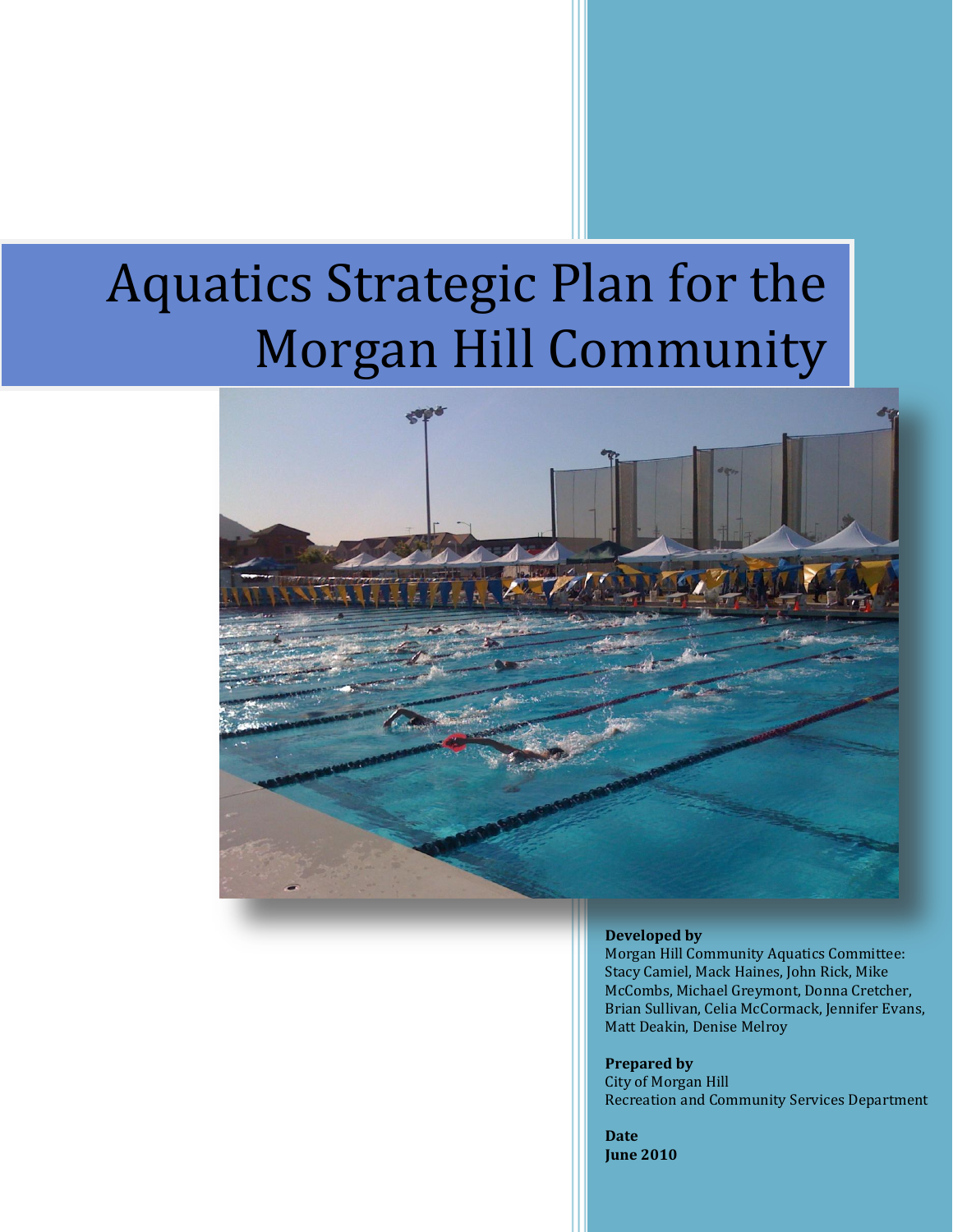# **Table of Contents**

### **Contents**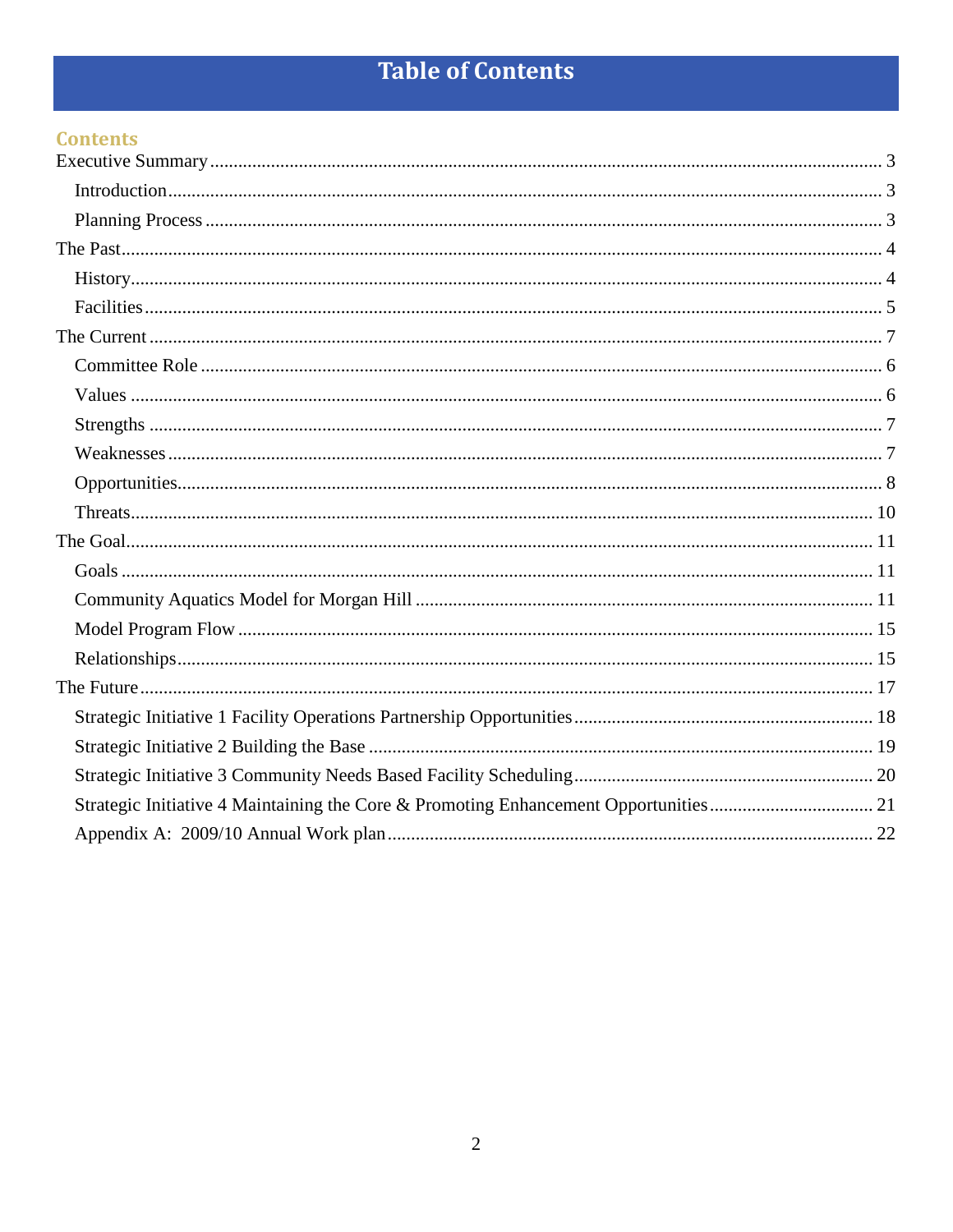### **Executive Summary**

#### <span id="page-2-1"></span><span id="page-2-0"></span>**Introduction**

Morgan Hill has long valued the role that aquatics services plays in enhancing the community's quality of life. As a testament to the importance of these services, the community has invested significant public dollars by building or renovating four major aquatics facilities since 2004. In total, the Morgan Hill community has over 1.7 million gallons of water specifically built for aquatics programs. This commitment reflected the vision to build upon the community's proud aquatics history so that future generations will continue to be provided with high quality and effective aquatics services.

Now that the facilities are operating, the next step is to better understand how service delivery could be coordinated between the City of Morgan Hill, the Morgan Hill Unified School District, and other community service providers to maximize programming in a cost-effective and sustainable manner. To accomplish this, a community engagement process was initiated in an effort to ensure that any decisions reflected the community's values. To lead this effort, the Morgan Hill Community Aquatics Committee (Committee) was established. Members of the community representing various interests worked together for the majority of 2009 to develop the Aquatics Services Strategic Plan (Plan). The Committee followed a *possibilities approach* focused on creating a vision that was broad based and satisfied the needs of the entire aquatics community. Using values that were identified during an aquatics services community meeting in February 2009, a value statement was created to serve as a foundation for the plan.

#### **Value Statement**

To promote participation in aquatics as a lifetime activity which creates community through improved physical health and wellness, economic development, water safety, and youth development while emphasizing respect, responsibility, caring, and honesty.

#### <span id="page-2-2"></span>**Planning Process**

An analysis of the strengths, weaknesses, opportunities, and threats (SWOT) associated with current aquatics facilities and programs was performed to assist in understanding aquatics today and opportunities for the future. As a result of the analysis, 26 specific components were defined. These components provided a starting point to develop the strategies used to meet the goals of the Plan as defined below:

- **To provide an optimum mix of programming that provides for all the community's aquatics needs**
- **To utilize an integrated service delivery model that creates and sustains a base of users that drives program attendance and improves staffing**
- **To maximize cost-recovery by creating stable and sustainable revenue sources to offset the cost of operating the aquatics facilities**
- **To actively promote diversity in the programs and facility usage**

Following the development of the goals, a model was developed to articulate how the goals would be accomplished. As part of this process, the Committee reviewed the operations of other successful aquatics organizations in California and relied on the experiences and expertise of committee members. In the end, it was decided that the Community Aquatics Model for Morgan Hill would define specific program areas, address how a swimmer moves through the program areas, and describe the relationships between different program areas.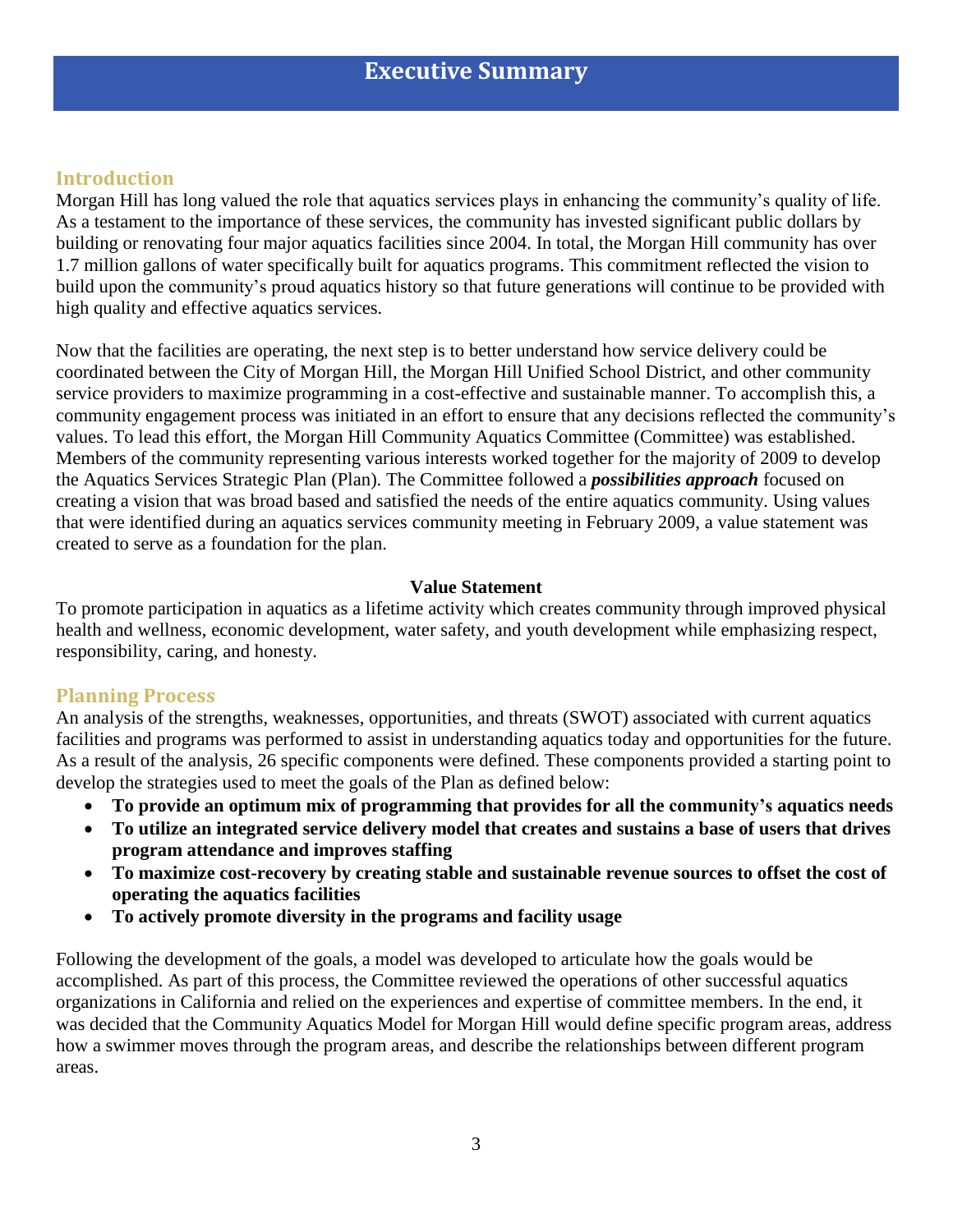Four strategic initiatives were developed to help guide a transition in aquatics operations from the existing singular systems to the newly developed Community Aquatics Model. The Initiatives include:

- **Facility Operations Partnership Opportunities**
- **Building the Base**
- **Community Needs Based Facility Scheduling**
- **Maintaining the Core & Promoting Enhancement Opportunities**

<span id="page-3-0"></span>Moving forward, an annual work plan will be developed to actively pursue the strategic initiatives in a coordinated manner. The work plan establishes priorities for the year and will be developed jointly by the staff at the Morgan Hill Unified School District and City of Morgan Hill.

### **The Past**

In February 2009, the City of Morgan Hill hosted a community meeting to collect thoughts on management of the City's aquatics facilities and programs, listen to possibilities for the future, and create a framework for the future. During the meeting, several issues were identified by those in attendance. Many of these issues were items that needed immediate attention, while others involved the perceived underutilization of the Aquatics Center facility and many opportunities to improve services provided at other aquatics facilities. The group also established a set of values for what it believed the community's aquatics programs and facilities should emulate.

Following this initial meeting, staff in the City's Recreation and Community Services Department assembled a group of citizens to serve on the Morgan Hill Community Aquatics Committee (Committee) tasked with developing a strategic plan for aquatics in the community. As the strategic planning process progressed, the City of Morgan Hill and the Morgan Hill School District agreed to begin working collaboratively in the area of aquatics with the goal of finding opportunities to manage aquatics facilities in a more unified approach. It is envisioned that the community will benefit by having the opportunity to participate in enhanced services. By following a collaborative approach, new revenue may be generated and cost savings may be realized.

#### <span id="page-3-1"></span>**History**

Morgan Hill has a long history of successful aquatics endeavors and in the past decade has seen the construction of three new aquatics facilities. Up until 2004, community aquatic facilities were limited to Live Oak High School and Britton Middle School. However, a major increase in aquatics facilities began with the Aquatics Center's opening in the summer of 2004. It was followed by the construction of another high school pool at the new Sobrato High School in 2005, followed by the opening of the Centennial Recreation Center's indoor pool in late 2006. In recent years, the two major pool operators (City and School District) have not worked together in a coordinated manner to manage aquatics.

From the opening of the Aquatics Center, the facility has faced the difficult task of recovering as much of its costs as possible through users fees, while ensuring that community access and affordability were maintained. Early planning discussions identified the recreation portion of the facility as its financial strength that could offset the costs associated with operating the large competition pool. The Aquatics Center realized strong attendance numbers during its initial year, but then had declining attendance numbers in all operational areas through 2007. In 2008, the Aquatics Center merged memberships with the Centennial Recreation Center, which has proven to increase facility use and increase its financial position.

The Morgan Hill Swim Club (Makos) has been a private swim club in the community since 1961. The club has had many success stories through the years, including being one of the founding members of the Coast Valley Aquatics League and becoming a USA Swimming bronze medal team in 2003 and 2004. The year the Aquatics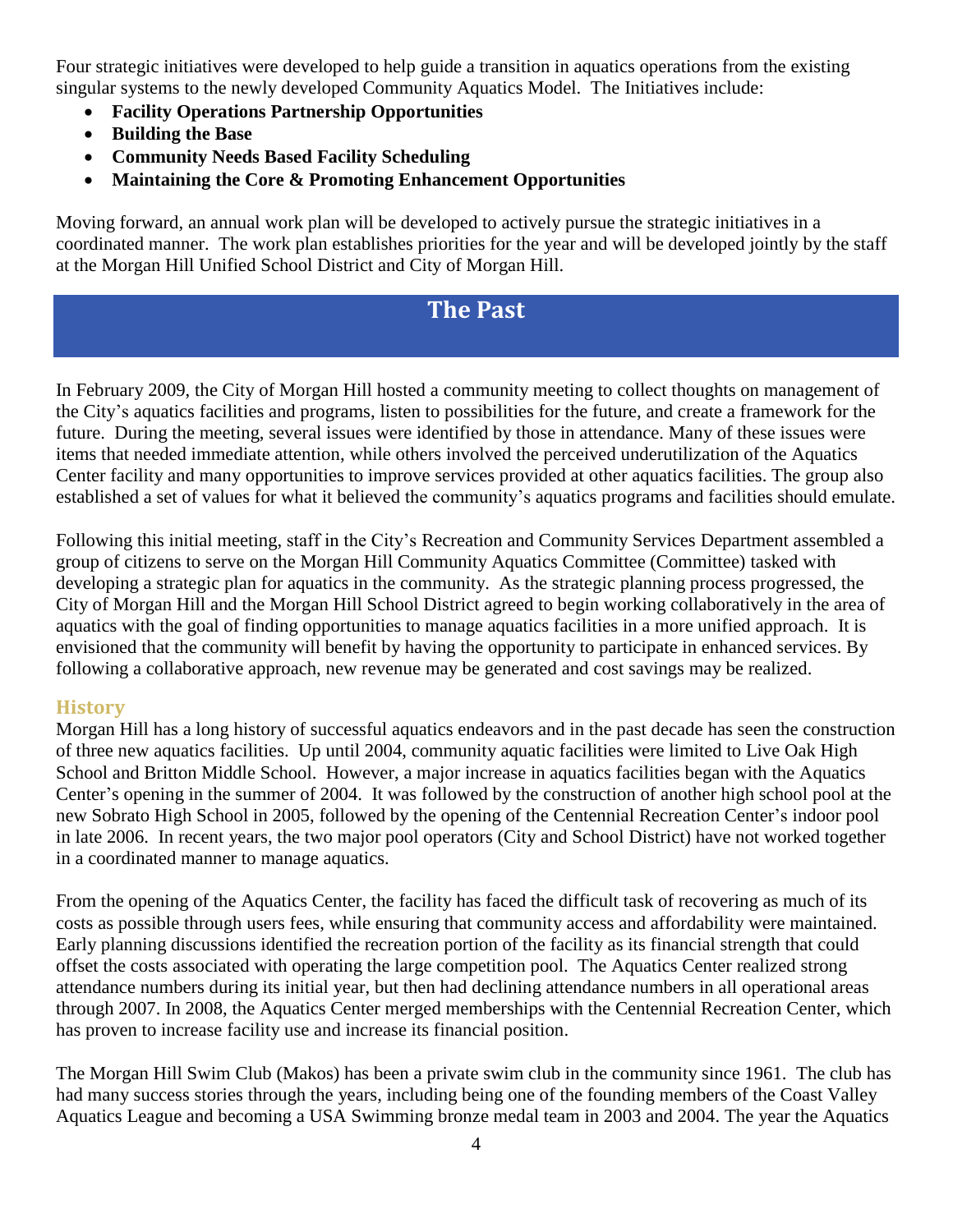Center opened in 2004, the Makos had 212 swimmers with over 150 of them swimming year round. At that same time, a second private competitive swim club also existed with about 50 swimmers, however this second club disbanded in the next year at about the same time participation on the Makos team began declining. The team now has approximately 100 participants.

During the last 25 years, Live Oak High school has had a tremendously successful aquatics program. The girls program has produced one Olympian, Kelly Asplund-(Stanford), and numerous scholarship athletes both in swimming and, more recently, in water polo. The girls swim team has won 19 league championships and one CCS section championship during this time period. In recent years, the girl's water polo team has produced the NCAA all time leading scorer, Chelsea Lanning (CSUMB), and Ronni Gautschi (CSUSD) who has played in two NCAA championships. The boy's swim team has won 16 league championships and produced many CCS individual champions. The boy's water polo team has won 20 league championships and two CCS section championships. The boy's team has produced over 20 All Americans and many Division I scholarship players. Live Oak's aquatics achievements peaked during the nineties. In the later half 2000's, the teams' enrollment began to decline significantly at the same time the District opened a second high school. Now, both Live Oak and Sobrato High School have much smaller teams than in the past.

Due to the recent difficult economic times beginning in the fall of 2008, both the City and School District have faced budget reductions in a variety of areas. The current economic climate has made it even more evident that the two agencies working together may be an area of great opportunity.

#### <span id="page-4-0"></span>**Facilities**

#### **Morgan Hill Aquatics Center**

The Morgan Hill Aquatics Center opened its doors in 2004 and was built as part of the City's Parks and Recreation Master Plan. The facility is a multi-use with three pools, a meeting room, picnic facilities, a concession stand, locker rooms, and a variety of other recreational amenities.

The largest pool is the 780,000 gallon 50 meter Competition Pool. The pool is one of the highest quality pools in the Bay Area for competitive swimming and can be used for both long course and short course. The pool has a deep end with diving boards. The instructional pool is a 25x 20 yard pool with a depth of 3-4 feet. The recreational pool has two large water slides, a zero depth beachfront entry, and a water playground. Additionally, the facility has an above ground spray feature.

#### **Centennial Recreation Center Pool**

The Centennial Recreation Center has an indoor pool that is unique in shape and usage. It is used for lap swimming, recreation swimming, swim lessons, and aqua fitness programs. The facility is multi-use in nature and has three 20 yard lap lanes that can be removed to provide room for the aqua fitness programs. The pool has a small water playground that is located in the shallow area of the pool. There is one water slide that is located on the site.

#### **Live Oak High School**

The Live Oak High School Pool is 25 yards by 35 meters with 14 lanes. The pool has a deep area with diving boards. The pool is enclosed by buildings on several sides that serve as natural wind breaks.

#### **Sobrato High School**

The Sobrato High School Pool was constructed in 2005 and is identical to the one at Live Oak with the exception of having more open surroundings.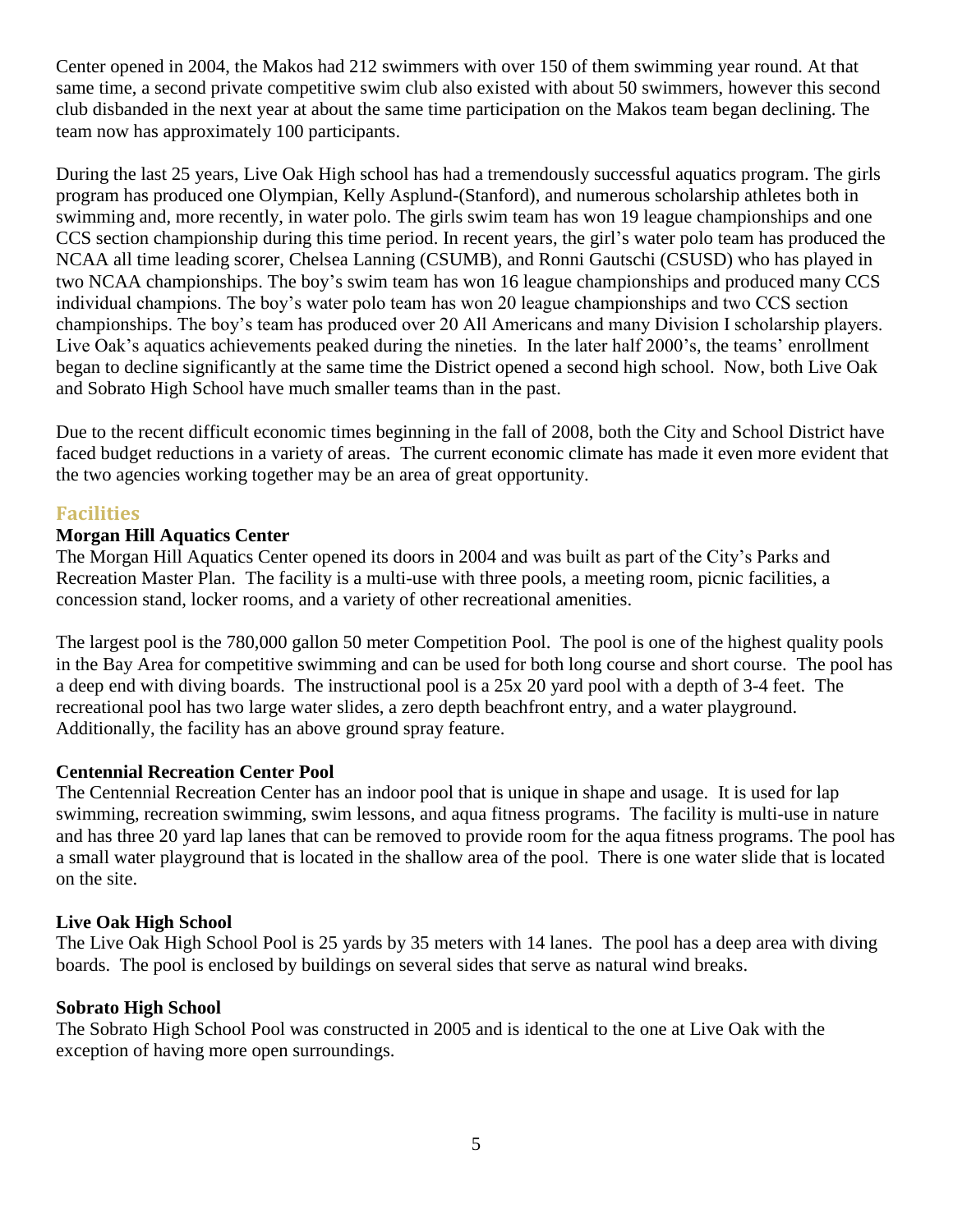### **The Current**

#### <span id="page-5-0"></span>**Committee Role**

The Committee was assembled to serve as an advisory group to the City and School District staff in developing the strategic plan. The individuals serving on the committee were chosen to bring experience and unique perspectives to the group. Each person attempted to best represent the individual constituencies they were representing, while staying focused on the aquatics community as a whole.

The committee was responsible for delivering a strategic plan as the first step in implementing an enhanced community aquatics program. The committee may be further utilized to evaluate and recommend future changes to the plan, work plan items, or assigned other tasks.

#### <span id="page-5-1"></span>**Values**

The benefits of aquatics programming is well documented in contributing to a community's quality of life, public safety, economic development, and health. In the Morgan Hill community, these benefits have been realized for many years - though they have not always been a result of coordinated efforts or a common focus. The long history of successful swimmers emerging from the community, as well as the building of the community aquatics facilities, demonstrates Morgan Hill's commitment to aquatics.

In order to move forward in a strategic manner, the community participants established the following values to guide future decision-making so that Morgan Hill continues to realize the many benefits of it comprehensive programs offerings.

- The facilities and programs "Build Community"
- Community health as swimming is a great way to exercise
- Family activity
- Lifetime activity
- Enhance quality of life
- Supports a healthy tax base
- Youth development
- Economic development: Swim meets and events attract people to Morgan Hill
- Learn water safety skills
- Facilities are accessible to many
- The Aquatics Center is a high-level training facility
- The groups should serve the children

From the values identified by the community, a value statement was created to serve as a foundation for the plan.

#### **Value Statement**

To promote participation in aquatics as a lifetime activity which creates community through improved physical health and wellness, economic development, water safety, and youth development emphasizing respect, responsibility, caring and honesty.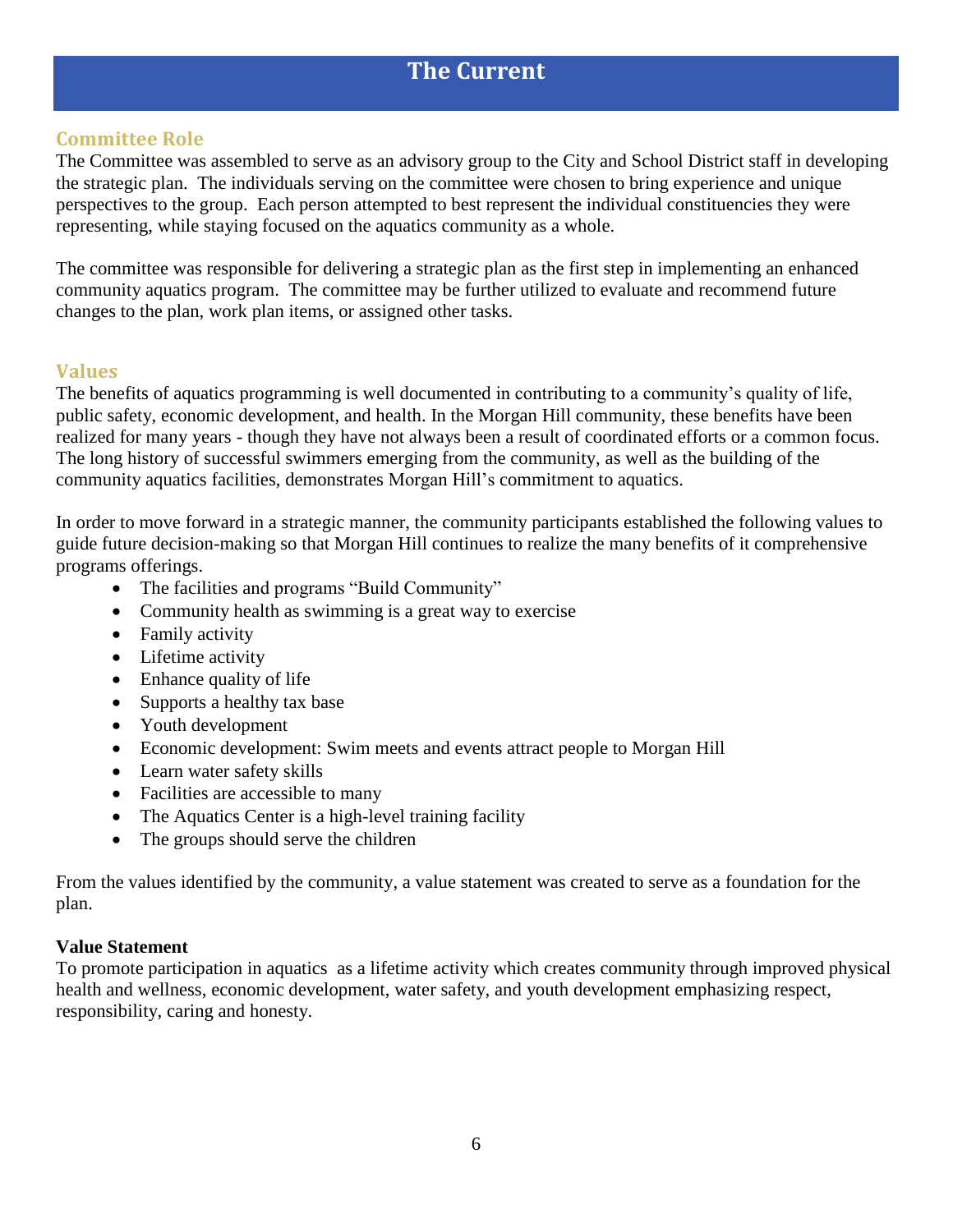<span id="page-6-0"></span>An analysis of existing strengths, weaknesses, opportunities and threats has been performed to help determine the current status of aquatics in the community.

#### <span id="page-6-1"></span>**Strengths**

*Facilities* –Morgan Hill has an abundance of aquatics facilities in the community. The facilities owned by the City and School District have all been constructed or renovated within the last six years. The facilities are all in good working condition and utilize similar pool mechanical systems. The Competition Pool at the Aquatics Center is currently viewed by many as the "fastest" pool in the area, which makes it very attractive for competitive swimming. This has helped to put the Aquatics Center on the national map with USA Swimming.

*Location and Climate* – The mild winters and warm summers that traditionally occur in Morgan Hill are very conducive to year round swimming, while the location just south of Silicon Valley puts Morgan Hill Aquatics facilities within a 30 minute drive to over 100,000 people. The easy freeway access to the Aquatics Center is also a benefit.

*Membership Model* – The membership model initially used at the Centennial Recreation Center has been successfully extended to the Aquatics Center. This transition has been a major financial benefit to the City of Morgan Hill and the Recreation and Community Services Department.

*Successful Programs* – Participation in swim lesson programs and recreation swim brings in thousands of people to the pools at the Aquatics Center and Centennial Recreation Center. These programs are strong revenue producing programs, but also are a good resource for marketing other aquatics programming and opportunities. There are also a large number of masters swimmers that already use the pool for lap swimming and training.

*The Community* – In general, the community is reasonably affluent, which provides opportunities for program participation and fundraising efforts. Historically, Morgan Hill high schools have had a reputation for successful swim programs and the construction of multiple aquatics facilities in recent years has given Morgan Hill a reputation as a community that is supportive of aquatics.

*Economic Impact of Competitive Swim Meets* – The community has benefited from many high level swim meets held at the Aquatics Center over the past several years. These bring many people into the area that utilize restaurants, hotels, and retail stores.

*Pool Maintenance Operations* – City staff have a strong understanding of maintaining aquatics facilities and the City has been on the front end of new technology in aquatics maintenance.

#### <span id="page-6-2"></span>**Weaknesses**

*The School District and City of Morgan Hill have not Worked Collaboratively* - The two entities duplicate some services including pool rental space where there is competition to book the facilities, which causes rates to be lowered.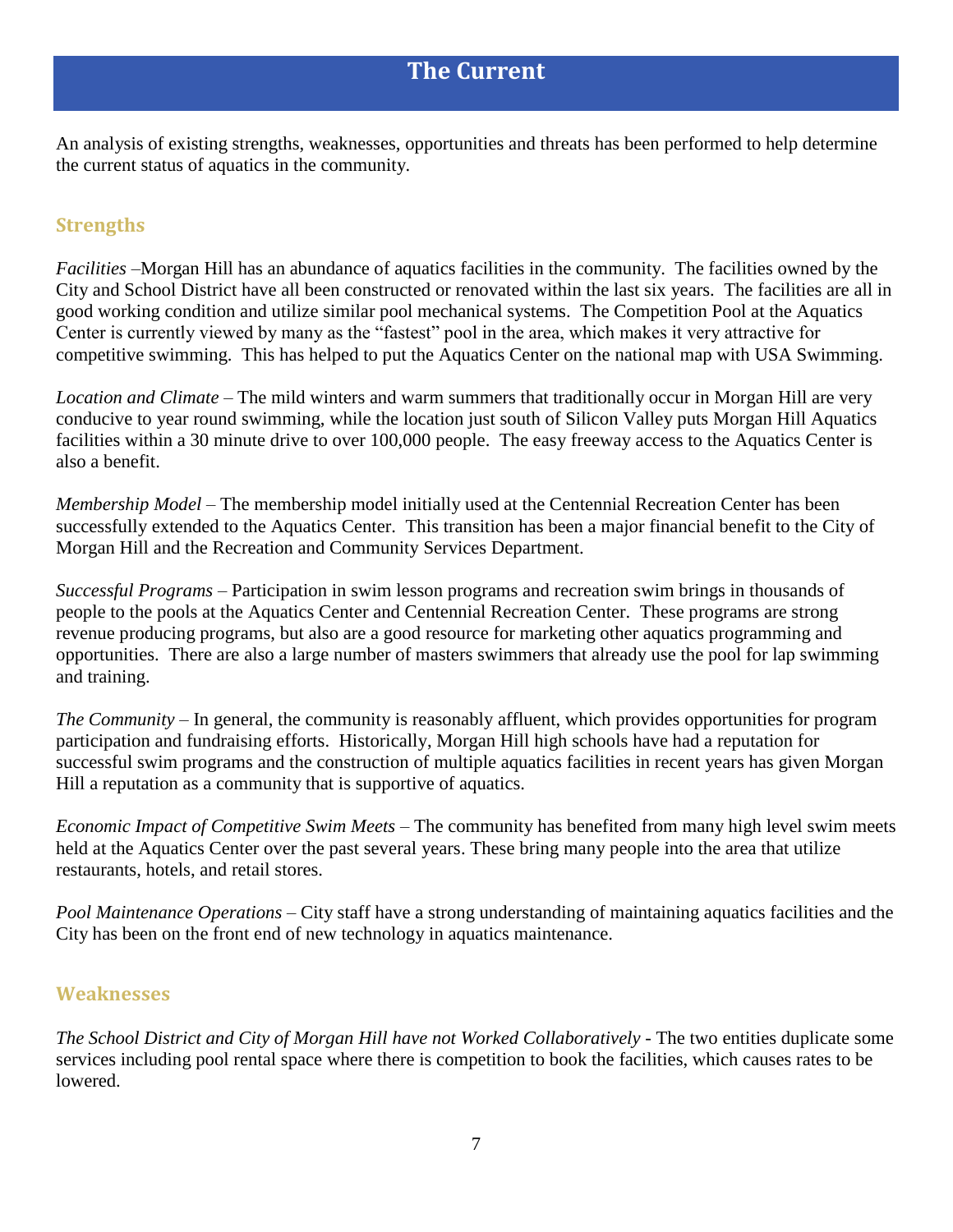*Programming* – There is limited or no programming that can help bridge youth from lessons up to swim team level of participation. The middle school timeframe is a key point in attracting and retaining swimmers and there are no programs aimed at recruiting recreation swimmers into swim programs at this time. While attendance is high in swim lesson programs and some instructors are highly skilled and valued, the overall quality of the program instructors is not outstanding. In relation it is believed that in recent years there has been a failure to develop a base of above average instructors and guards in the 16 to 18 age range. Times for lap swimming are limited and may not be conducive to increasing participation in that program. There is belief that there is a significant loss of revenue because many residents leave the community for aquatics programming.

*Competitive Swimming* – The number of people participating in competitive swimming has dropped dramatically over the past half decade. The high school swim programs have gone from being one of the strongest in the area to trying to find enough swimmers to have a team. The private swim clubs in Morgan Hill have not fared better A number of years ago there was a much higher number of year round swimmers participating on clubs in Morgan Hill. A large decrease in this number occurred immediately after the Aquatics Center opened. There were over 200 swimmers swimming on swim teams at the Aquatics Center at the time it opened and in recent years the number of competitive swimmers has averaged about 100. Additionally, the high schools and the private swim club have had no relationship to coordinate their efforts in promoting competitive swimming. There are some people that believe there are substantial differences in the values the competitive swim team than there are for a program structured with a recreation based foundation. It is also thought that the lack of PE credit for students participating in high school sports is another item that has reduced the number of youth participating. As mentioned above in *Programming*, there is a belief that there is a significant loss of revenue because of residents leave the community for competitive programming.

*Underutilizations of Facilities* – Between the School District and City facilities, there is an immense amount of pool space available, but it is not believed that any of the facilities is fully utilized. With water being heated and circulated, it does not make sense fiscally to have pools sitting empty during times of the year they are in operation. This issue is compounded by the dwindling size of the high school swim teams and smaller size of the Makos swim team.

*Cleanliness* – The cleaning of the pool facilities is not at an outstanding level and there is concern about algae and debris in the pools.

*Concessions for Swim Meets* – The current vending agreement for concessions at the Aquatics Center is not conducive to effectively generating revenue at swim meets.

#### <span id="page-7-0"></span>**Opportunities**

*Coordination Between the School District and City* – This is believed to be an area where several opportunities are present. These opportunities include: maintenance of facilities, maintenance and management of competition equipment, program management in areas of expertise (competitive swimming versus recreation programs). Shared coaching opportunities between swim teams, high school sports, and masters swimming are also present.

*Coordinated Scheduling of Facilities* – This would involve the scheduling between multiple facilities but also the individual scheduling at each facility. It is believed the later evening time for lap swimmers and a masters program could create an increase in participation. Utilizing the school pools for some community programming could free up more time to use the Aquatics Center for long course swimming. It may not be necessary to have all pools in the community open year round and closing pools would reduce costs.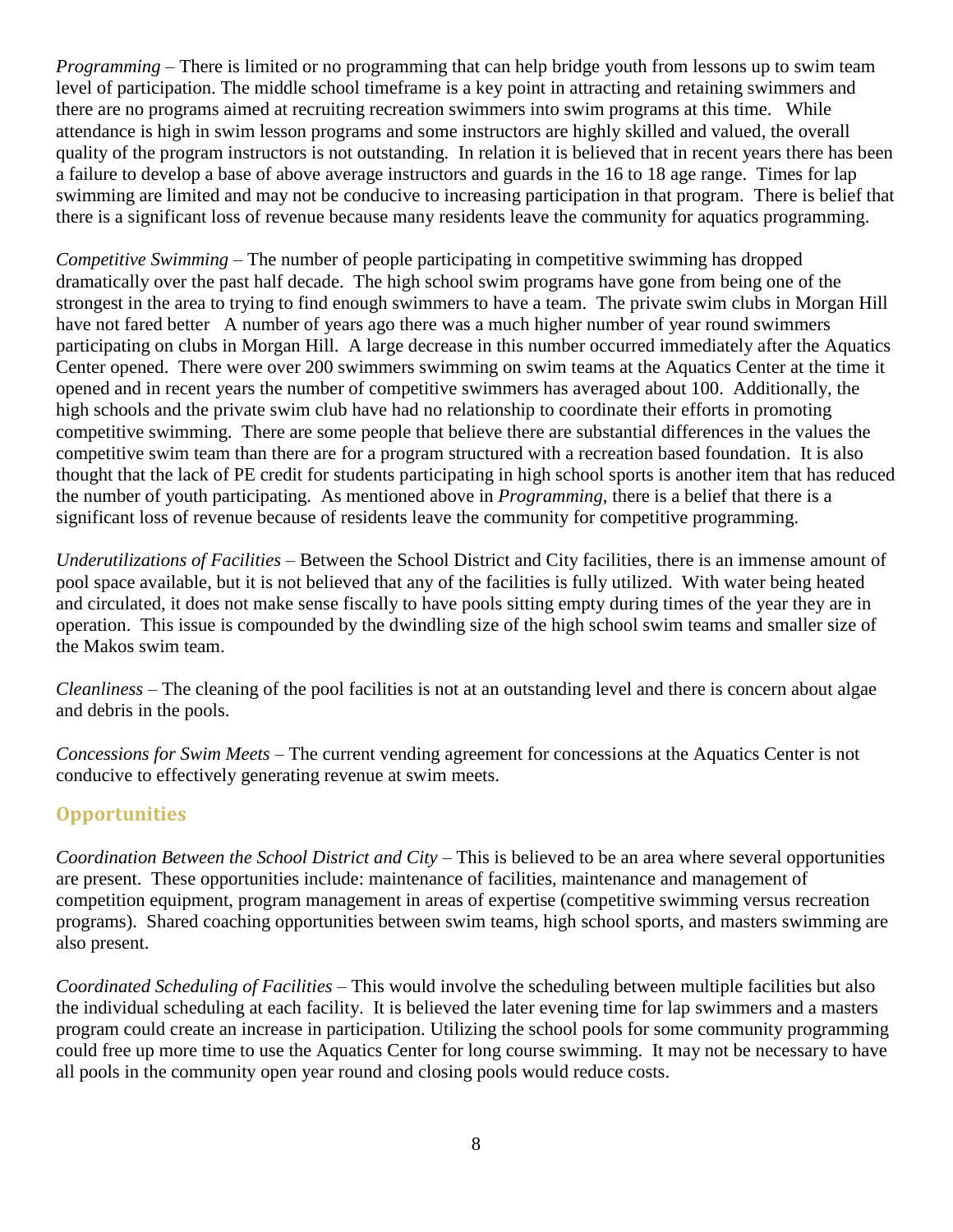*Partnership Opportunities with the City of Gilroy* – It may be possible to partner on aquatics programming with the City of Gilroy, especially with the potential new aquatics complex that may be built there.

*Extending the Membership Model to Additional Program Areas* – There may be further opportunities to extend the membership model to other program areas. Likely areas could include an adult masters swim programor youth swim and water polo programs.

*Community Learn to Swim Program* – This is an area that is a high need in the community and would be designed to teach every youth in the community how to swim.

*Swim Lessons* – There is an opportunity to improve performance and hire better qualified instructors to teach lessons. If this is accomplished, there may be opportunities to expand swim lesson programs. Utilizing multiple facilities may further provide for increasing participation in the swim lesson program.

*Other Youth Program* – Identify opportunities to create new programs for youth to participate in aquatics and continue their aquatics participation after they have learned to swim. The Aquatics Center provides a perfect venue for elite level camps.

*Grant and Corporate Sponsorship Opportunities* – The grant opportunities may be present for a community learn to swim program. Sponsorship opportunities could include advertising at the aquatics facilities.

*Recreational Swim Team* – This would involve the development of a year round recreation level swim team and/or a summer cabana club type program. The same opportunity would be present with water polo should the swim team program prove to be successful.

*Adult Swimming Programs* – Increase the coached masters (tri-team) program potentially adding increased and later evening hours. By using Pacific Masters, the community may be able to reduce costs and increase the use of the facility by lap swimmers. Masters meets could be hosted if a successful masters program was created.

*Corporate/Private Event Rentals* – Develop a coordinated effort to attract private events and corporate events to the Aquatics Center.

*Swim Meet/ Water Polo Tournament Attraction* – Put a focus on hosting high level regional swim meets at the Aquatics Center. The regional meets are the ones that have a much greater economic impact as they bring in people that stay in the community for several days. Live Oak High School could be a very good venue for hosting local swim meets.

*Developing Support Groups and a Volunteer Base* – Work to create a structure for groups to make a coordinated effort in supporting aquatic facilities and programs through fundraising and volunteers.

*New Marketing Opportunities* – Looking to recruit youth participating in other sports to swim programs that can easier on the body and help improve strength and endurance for the youths' primary sports. Utilize the large number of people coming into the Outdoor Sports Center located adjacent to the Aquatics Center to promote programs.

*Look for Environmentally Friendly/Cost Savings Opportunities* – Review opportunities for utilization of wind or solar power at aquatics facilities to reduce expenses. Review the opportunities for grants and federal funds in these areas.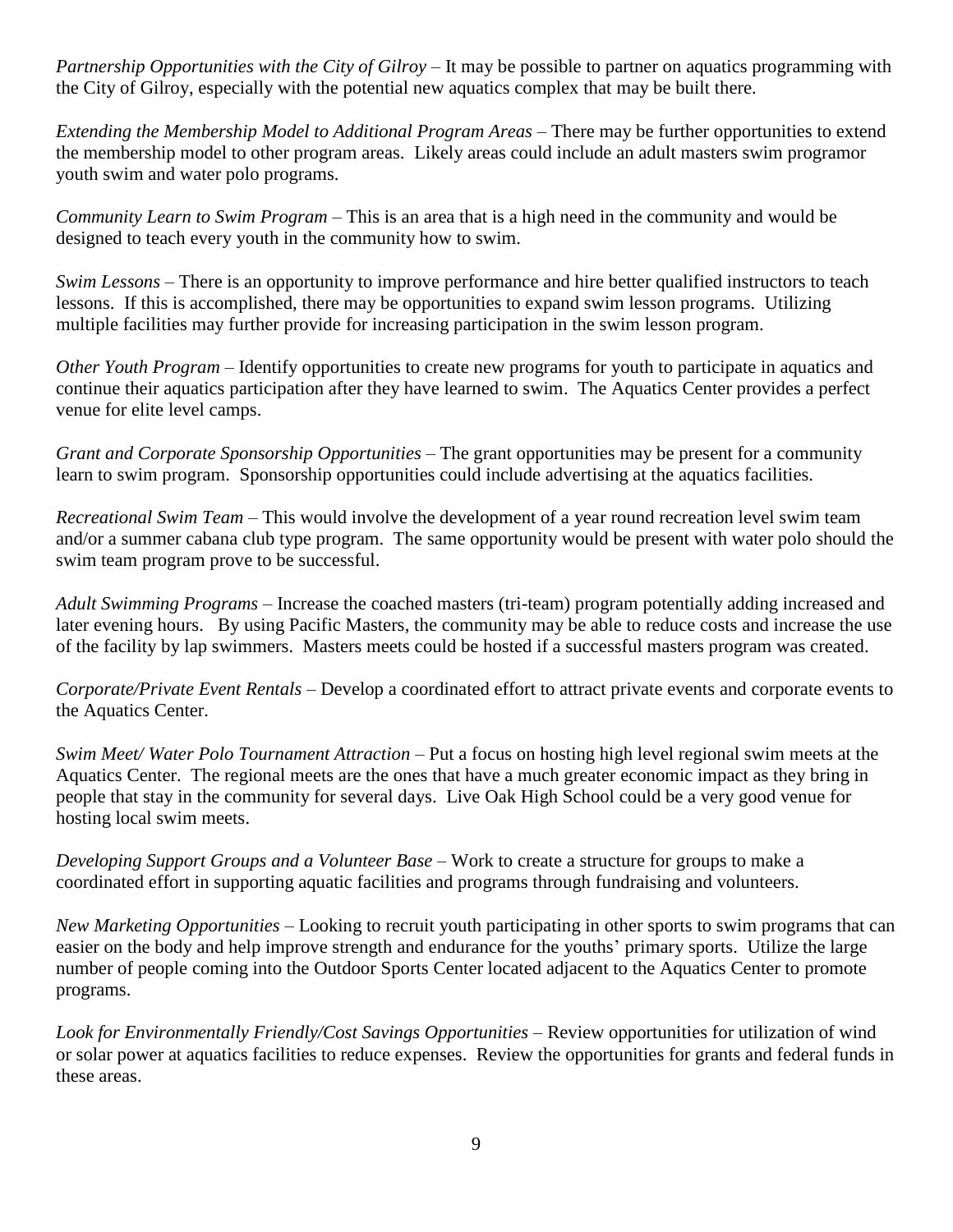#### <span id="page-9-0"></span>**Threats**

*Loss of Local Swimmers to Programs Outside the Community* – While this is believed to already be occurring there is additional risk that, if changes are not made, more people will commute away from Morgan Hill for programming.

*Development of Aquatics Center in Gilroy* – This could present a risk to recreation swim, swim lessons and other programs.

*Overall Loss of Interest in Aquatics* – This could be at the national, regional or local level. The greatest concern at this point is the local level as it appears the popularity of swimming for youth is dropping much more than it is in other communities.

*Continued Failure of Users and User Groups to Comprehend the Big Picture* – Without the user groups being willing to change operations and work on a coordinated effort to improve aquatics in the community, it will be difficult to achieve community goals.

*Loss of Major Swim Meets* – The current concessions agreement is prohibitive to swim meets and could cause less people to host meets at the facility.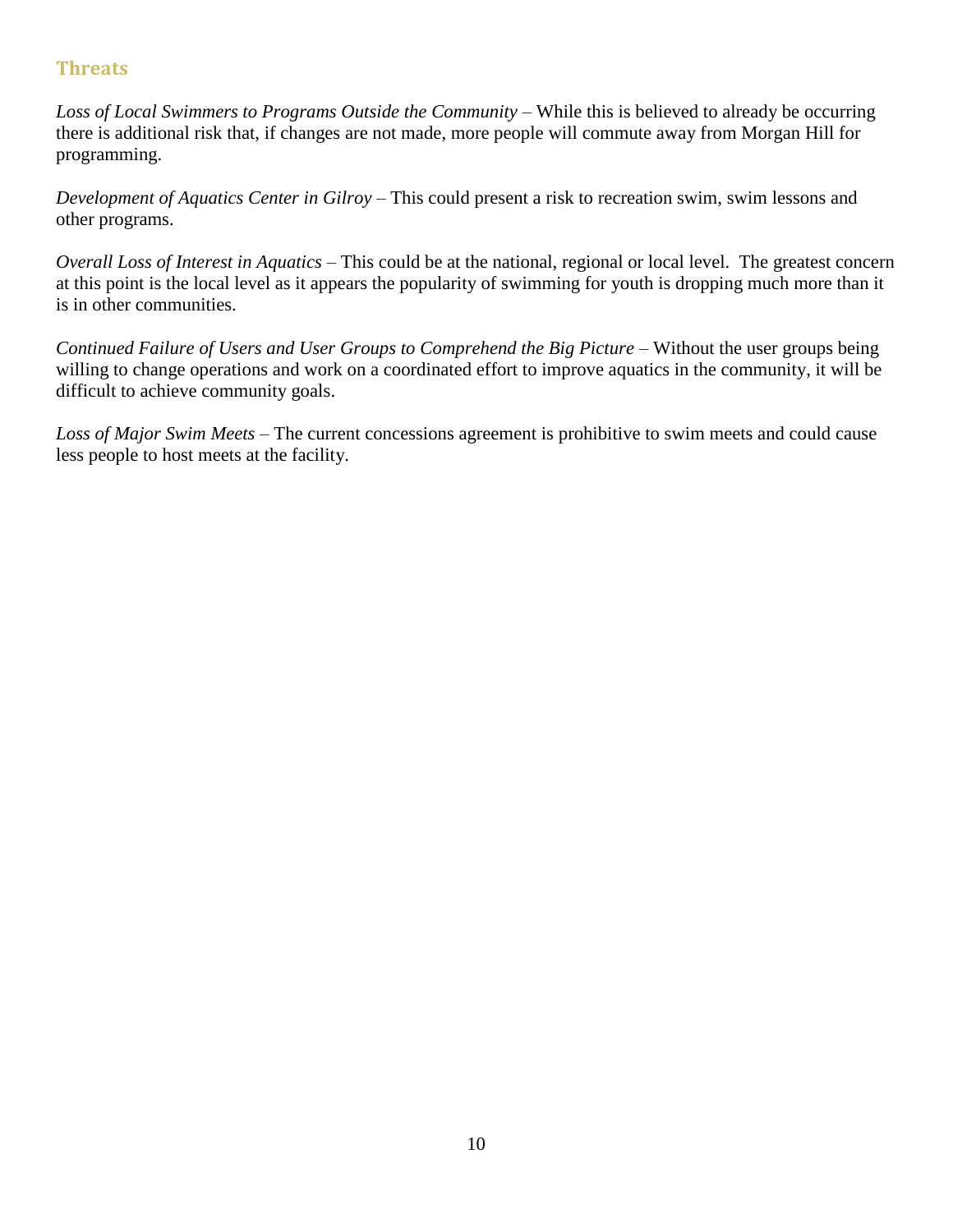#### <span id="page-10-1"></span><span id="page-10-0"></span>**Goals**

The goals established and outlined are for the community facilities as a whole, including the aquatics facilities owned by the City and School District.

- **1. Produce an optimum mix of programming that provides for all the aquatics needs of the community.** In communities where this "optimum mix" is obtained, community members move in and out of various levels of programming ranging from learn to swim, recreational, fitness to competitive. It creates lifelong participants which continue to use facilities from their youth through adulthood.
- **2. Utilize an integrated service delivery model that creates and sustains a base of users that drive program attendance and improve staffing.** This would include developing an overall management structure that would help to develop this variety of services. Just as importantly, the model would develop relationships between services to effectively transition the users from one service area to another without them leaving the "base". The model would also promote the transition from participant to staff member at the appropriate times.
- **3. Maximize cost recovery, to create stable and sustainable revenue sources that offset the cost of operating the aquatics facilities.** Identify and develop key programs to levels that can support the costs of operating the facilities while still making the facilities accessible to the community.
- **4. Actively promote diversity in the programs and facility usage.** Throughout all levels diversity must be a key factor in planning and evaluating success of programs. Diversity in aquatics programming has traditionally not been present, and to change this we must find ways to actively seek participants and staff from those underrepresented groups.

#### <span id="page-10-2"></span>**Community Aquatics Model for Morgan Hill**

Community aquatics models vary greatly throughout the country and it is not likely that any two operations will be exactly the same. Through the experience of committee members and review of other aquatics operations, an inventory of programs were identified as pieces of a successful aquatics operation. This inventory was categorized into related areas. The following section provides an overview of these categories and programs.

#### **Recreation Swim**

This category includes use of the pool facilities for unprogrammed water play. Current offerings in this area include the Aquatics Center Summer Season and year round scheduled recreation swim time at the Centennial Recreation Center. Group use of recreation swim is also counted in this category. Summer camps were identified as a lower priority program in this area. Currently the Recreation and Community Services Department provides camps at the Aquatics Center.

**Learn to Swim Programs** - Learn to swim programs are listed in four categories:

Youth Swim Lessons – Age appropriate swim lessons that take youth from not being able to swim to the point where they could join a precompetitive swim program, if interested.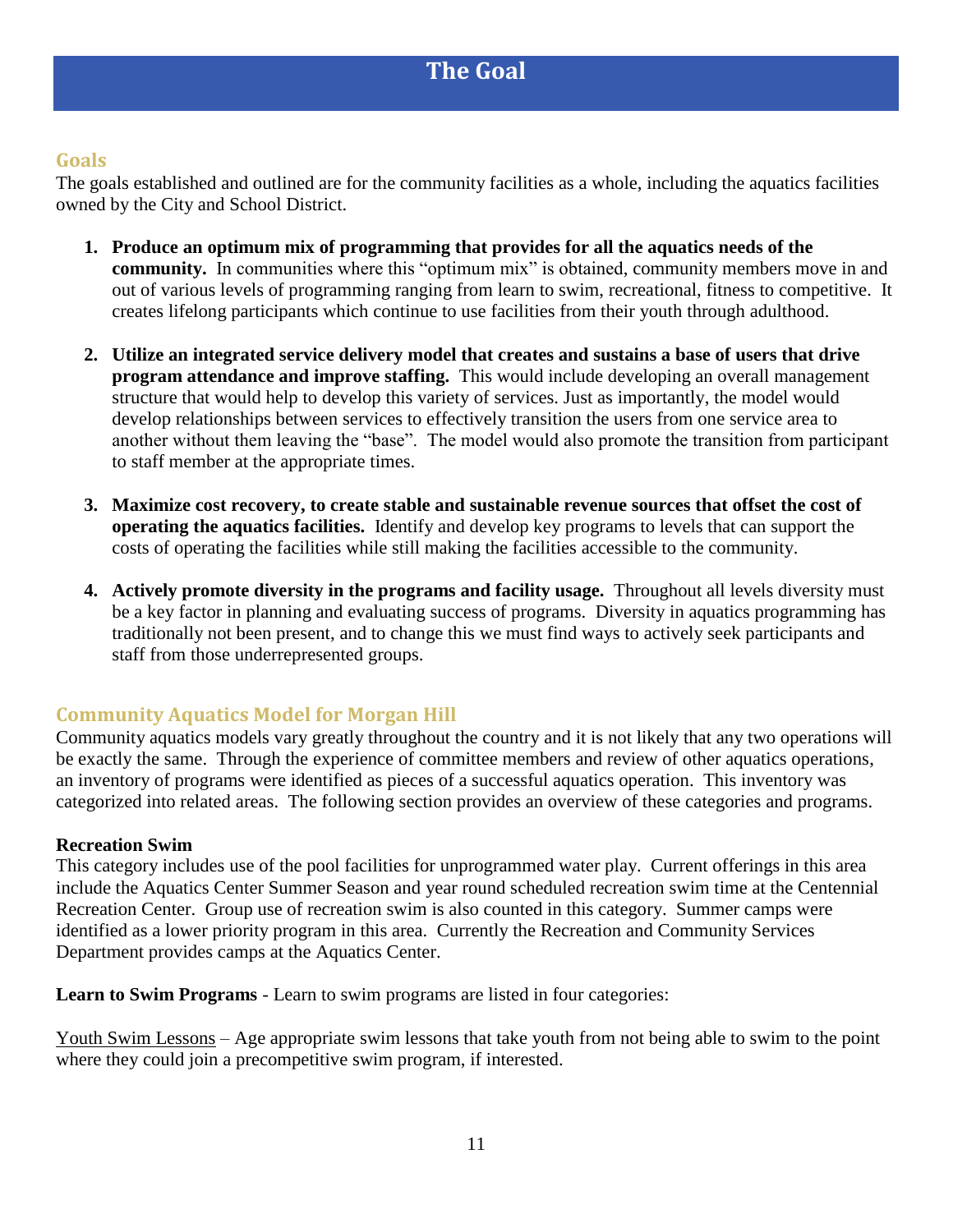Community Learn to Swim Program – This program would have a goal of teaching swim lessons to 100% of the kids in the community.

Adaptive Swim Programs – Specific swim programming for persons with disabilities. This program area was identified as a lower priority due to the experience needed and the program already being offered in Gilroy.

Nonprofits Swim Training – Partnering with groups such as Scouts to provide instruction. This area would also be a lower level priority.

Adult Swim Lessons – Provide lessons that create an environment where adults are comfortable learning.

**Youth Precompetitive and Advanced Fitness Programming** – These include programs that are the next step after a youth learns to swim to advance them beyond just a basic stroke technique.

Cabana Club Style/Recreation Swim Team – This program could be a summer only or year round recreation program depending upon the interest of the individual participant. The objective of the team is to successfully bring in a large number of youth for an introduction to what a swim team is about. Youth may choose to advance to a more competitive program or just participate in this recreational program on a seasonal basis. This would replace the currently provided Fun & Fit program and also directly integrate with the competitive swim team program.

Wetball/Summer Recreational Water Polo Program - This program would be similar to the cabana club swim team model and would focus on providing a recreational experience and introduction to the sport. It would serve as a stepping stone to moving forward to a club or high school level of play, if desired by the youth.

**Adult Fitness** – Programs that are focused on health and fitness where high levels of skill are not necessary to begin participation in these programs.

Aqua Fitness Classes – This is a program that promotes exercise in the water (shallow and deep) that is structured and instructor led. A successful program is responsive to the needs of the participants. Changes in formatting could potentially attract more seniors.

Lap Swim – Unstructured swim time for adults to use the facility to swim laps for fitness. Currently offered at the Aquatics Center and Centennial Recreation Center. Scheduling of this area is the key to success.

Stroke Refinement Lessons – This program would provide for an advanced level of adult swim instruction that is designed to help the adult reach a level where they would be able to participate in lap swimming or advance to a higher level of swimming.

**Youth Competitive Programs** – More advanced programs for youth where skill/training is necessary before the youth would be able to participate at this level.

Swim Team – The youth swim team is the year round format for which youth can participate in swim instruction. The team is a critical component of aquatics programming and that would include swimmers of all abilities. The competitive level of participation can vary from swimmer to swimmer and the program should serve the swimmer all the way from the noncompetitive level through High School swimming, if desired. Stability in the program is a critical to its success in keeping its base. This program would provide High School Swimmers an opportunity to participate year round and/or prepare for the High School season. Youth could choose to move on to an elite level of swimming if they have the desire and ability within the team.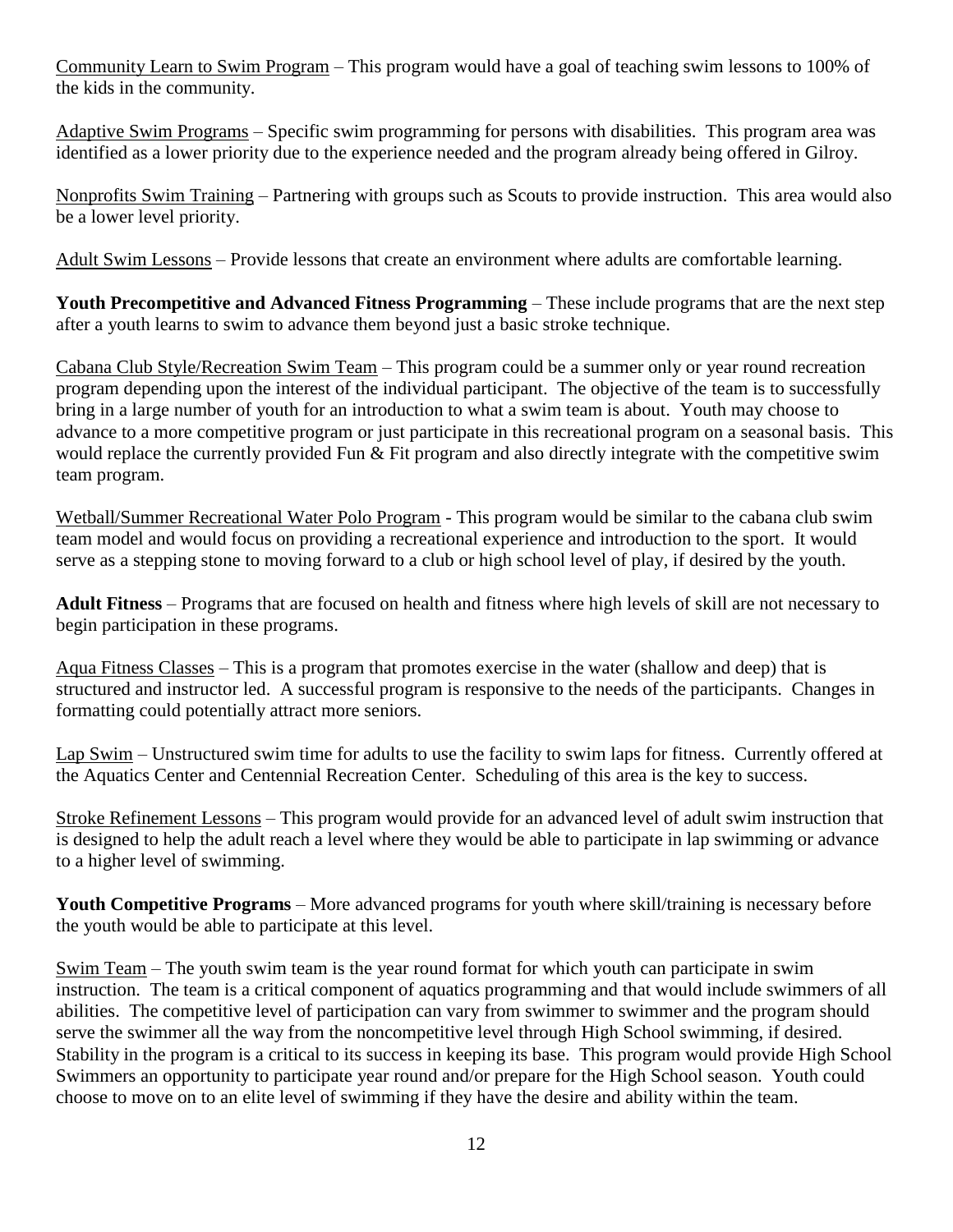Youth Water Polo Club – The goals and needs would be very similar to the swim team and rely heavily on the summer wetball/recreational water polo programs to generate interest in a year round program. It would likely need to be partnered with the swim team program to be successful.

Youth Triathlon Training – This program area is very specialized, but is growing in popularity. If offered it would need to be integrated with the swim team program as the aquatics portion of this program would be a similar style training to the swim team.

Diving Club – This is an area of extreme specialization and would monopolize a good area of a facility for potentially small number of participants. Coordination of facilities would be necessary to make the timing of this program work.

**High School Sports** – High School Aquatics are offered in Water Polo, Swim Team and Diving. In recent years the number of participants has declined due to a variety of reasons. Success in participation at the high school level directly relates to the relationship to youth swim team and potentially a cabana club style team. Keeping the youth interested as they move into high school is critical and it is the social element that drives participation.

**Adult Competitive/Advanced Fitness Programs** – These are the programs that require adults to have advanced level of skill or training in to participate.

Masters Swimming/Triathlon Training – This is a coached program where instruction is provided on workouts and training techniques. Scheduling in this area is a key component as is the coach selected to run the program.

Masters Water Polo – Club level program where adults participate in Water Polo. It is should be inclusionary of all those with the skills to participate.

**Pool/Facility Rentals** – These would be the private rental of pools and amenities at any of the facilities. It is believed that by coordinating the use of the High School and City facilities greater rental ability may be attainable.

Events and Parties – This area is a primarily summer operation at the Aquatics Center and year round at the Centennial Recreation Center. Providing birthday parties is a very competitive area and they should be offered, but this should not be an area where expanding revenue is likely. Private event rental of the recreation swim facilities is a potential opportunity.

Swim Meets – Hosting swim meets does not generate a great deal of direct revenue, but their economic impact is thought to be very large. The regional level swim meets will have a much greater economic impact as people will stay longer, utilize hotels, and eat more meals within the City. Concessions are an important aspect where a club's volunteers make it more profitable than paid staff running the concessions for swim meets. Coordination between High School and City facilities in this area could further enhance opportunities.

Lane Rentals – Lane rentals to groups from outside Morgan Hill are opportunities to generate revenue. Longcourse lane rentals are one of the premium type rentals that the Aquatics Center can provide, but availability is highly limited. More availability for long course rentals may be able to be made by utilizing the High School facilities for other programming.

**Support Organizations** – This is an area that could include foundations, parents groups and volunteer groups. A coordinated effort between these groups could enhance opportunities for all. Development of a volunteer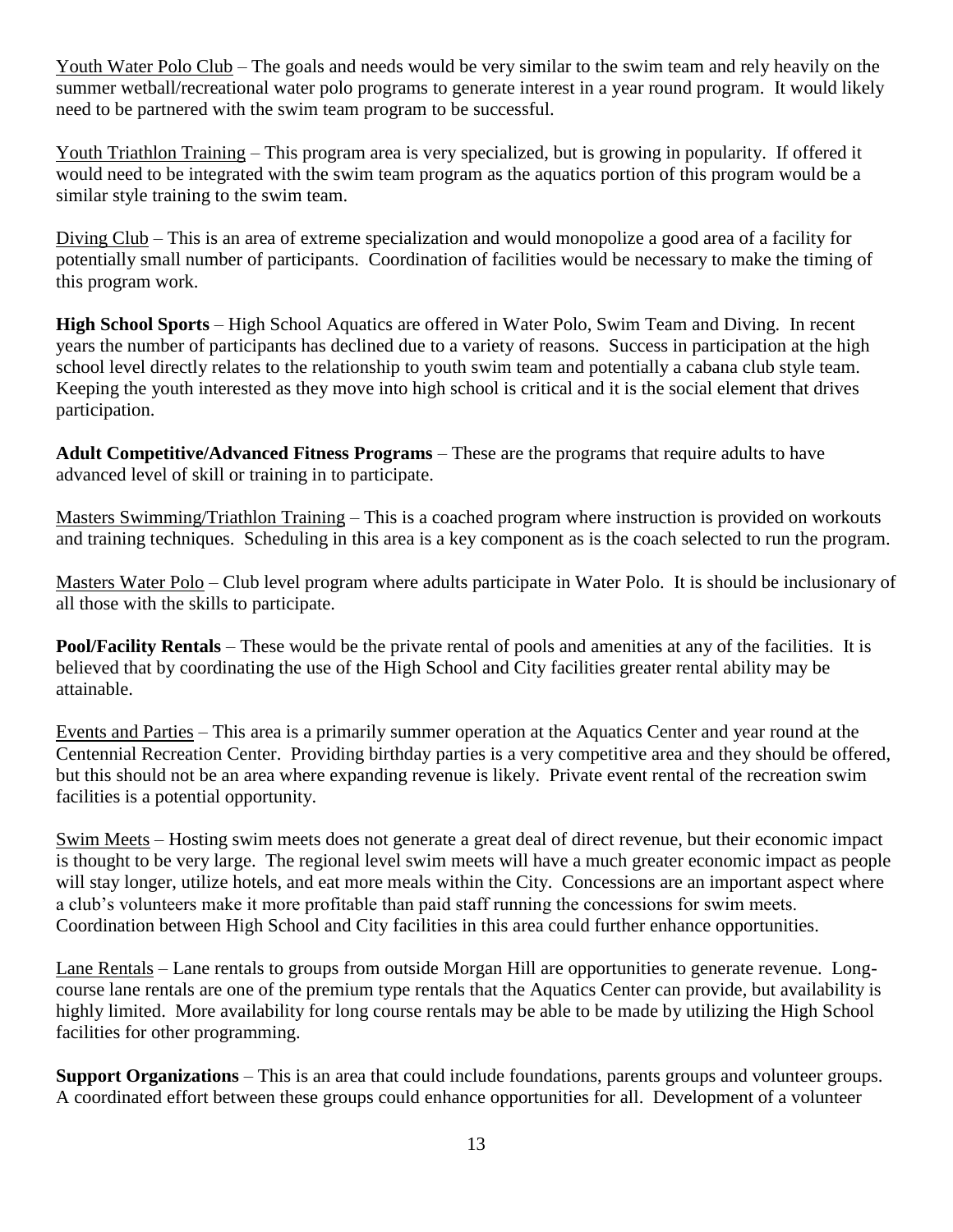group focused on projects at the facilities could greatly improve our facilities. Fundraising could be used to make capital purchases that help to reduce ongoing operating costs.

**Other Programs** – This area would be where nontraditional aquatics programming would fall. Scuba classes have been identified as an opportunity, but were tried before without success. It is believed the program could work, but it is a low priority at this point.

**Maintenance of Facilities** – While not a direct service, it is important to recognize that facility maintenance is a key component of operations at all facilities. This is an area where volunteers could take on a larger role. It is also an area where opportunities for partnership between the City and District clearly exist.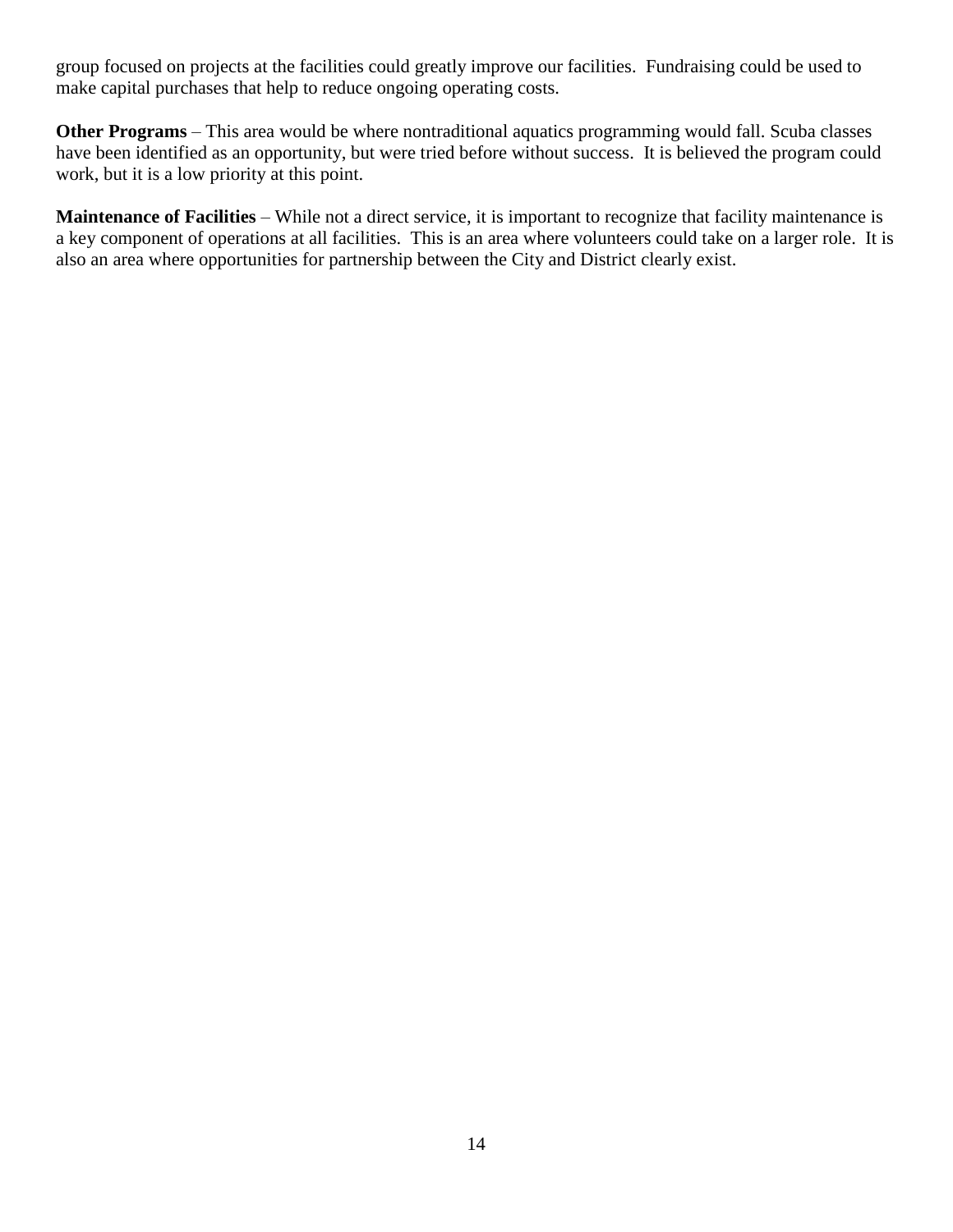#### <span id="page-14-0"></span>**Model Program Flow**

In attempting to create an optimum mix of programming and an integrated service delivery model, it is important to understand the programs and how participants flow from one area to another within the model. The following chart illustrates this flow.



Yellow arrows represent transitions by a participant from one program area to another. Blue arrows represent the ability to find qualified staff from program participants in those program areas. Orange areas represent a high probability of being able to utilize those staff in identified program areas. Green arrows represent opportunities for youth participants to transition to adult aquatics programs. Purple shows the relationships groups have as part of support organizations.

#### <span id="page-14-1"></span>**Relationships**

While the importance of quality in the outlined program areas is essential to building a successful aquatics program, it is also important to realize the overall management of programs and how the relationships between programs is a critical aspect of creating an integrated service delivery model. Key relationships are outlined below.

**Transition from Swim Lessons to Competitive Swimming/High School Swimming** – The importance of this relationship is apparent in the flow chart above. Participants that progress through these levels successfully are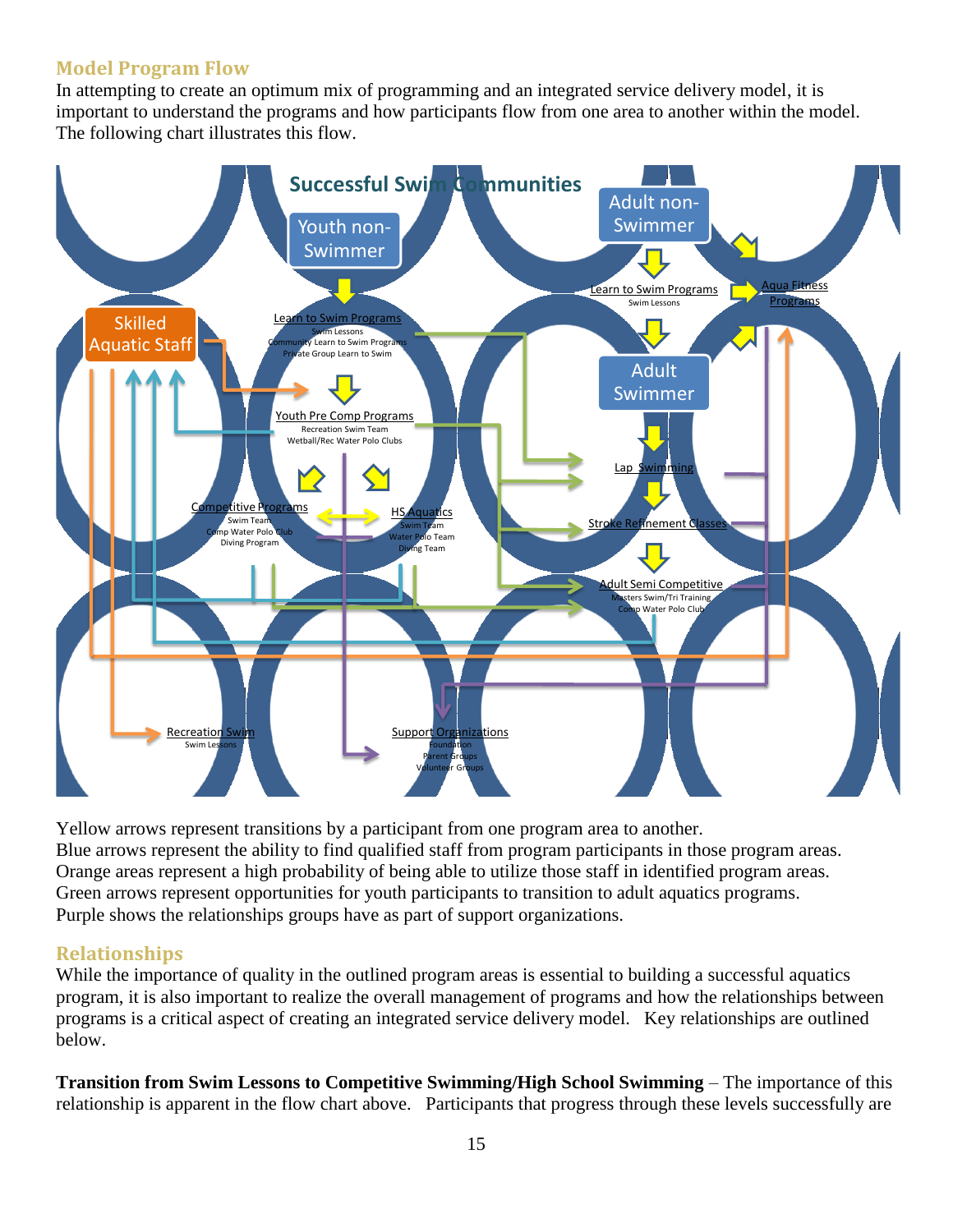the ones that have an opportunity to transition into aquatics as an adult. They also are the participants that form the base to develop qualified staff. Developing an overall management plan/structure that explicitly addresses and encourages this progression will be critical to the success of the model.

**Relationship between Participant Groups and Volunteer Organizations** – It can be identified that those wishing to volunteer their time in support of facilities or programs will most likely come from participant groups. The overall effort of recruitment efforts to encourage participants to join a support group could benefit from coordination.

**Overall Scheduling of Facilities** – Coordination in the management of an overall schedule of facilities is a critical aspect of managing all program areas. An effort should be made to educate all participant groups that efficient scheduling can be a benefit to all groups involved and that working with other participant groups to share the facility is highly important.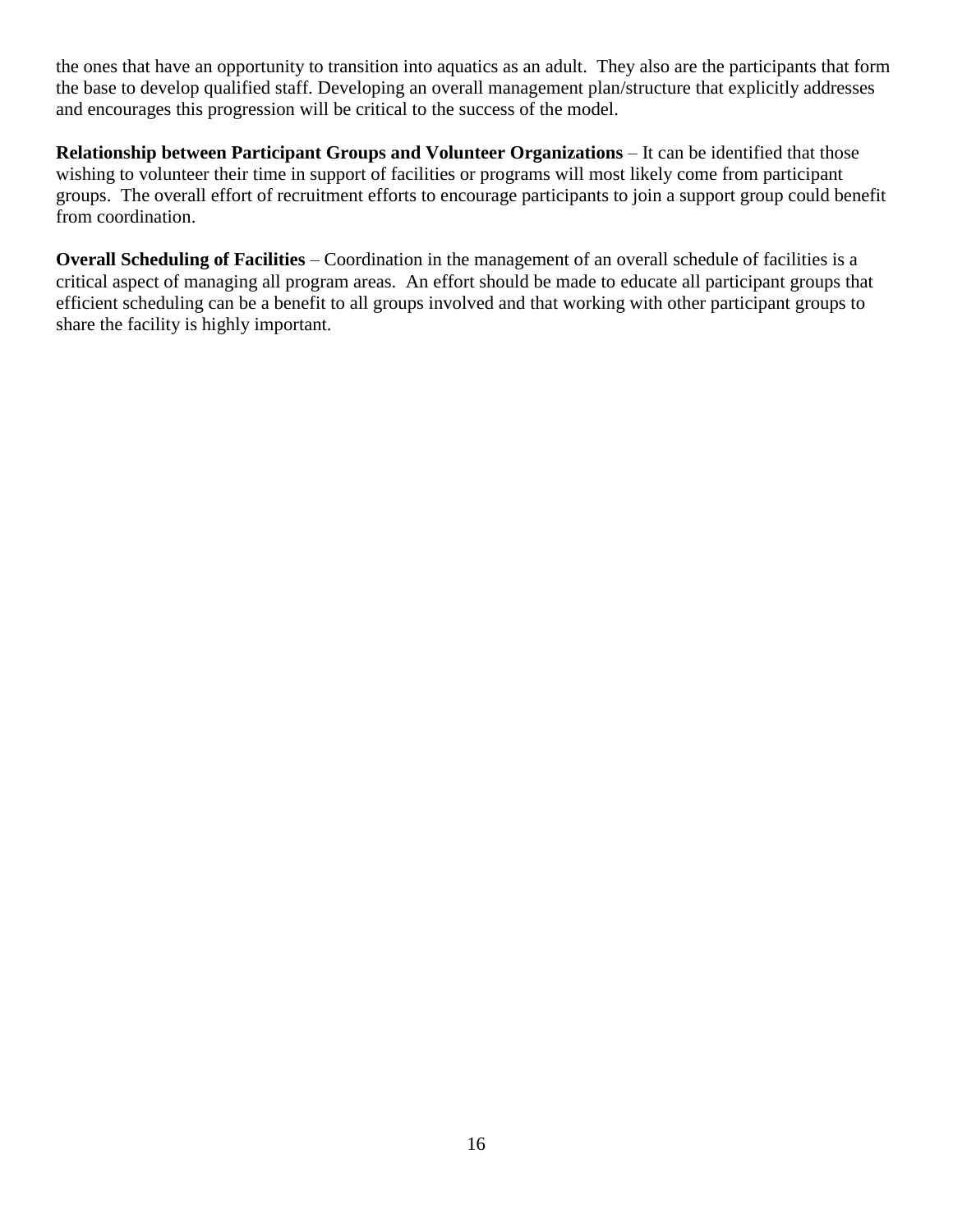### **The Future**

<span id="page-16-0"></span>Four strategic initiatives have been designed to move Morgan Hill Aquatics from present day operations to operations that align with the newly developed community aquatics model. These strategic initiatives are:

- 1. Partnership Opportunities
- 2. Building the Base
- 3. Community Needs Based Facility Scheduling
- 4. Maintaining the Core & Promoting Enhancement Opportunities

These initiatives will each provide a broad strategy for helping to achieve the goals of the plan. An annual work plan will be developed to actively pursue the strategic initiatives in a coordinated manner. The work plan establishes priorities for the year and will be developed jointly by the staff at the Morgan Hill Unified School District and City of Morgan Hill and the presented for approval by the Council/District.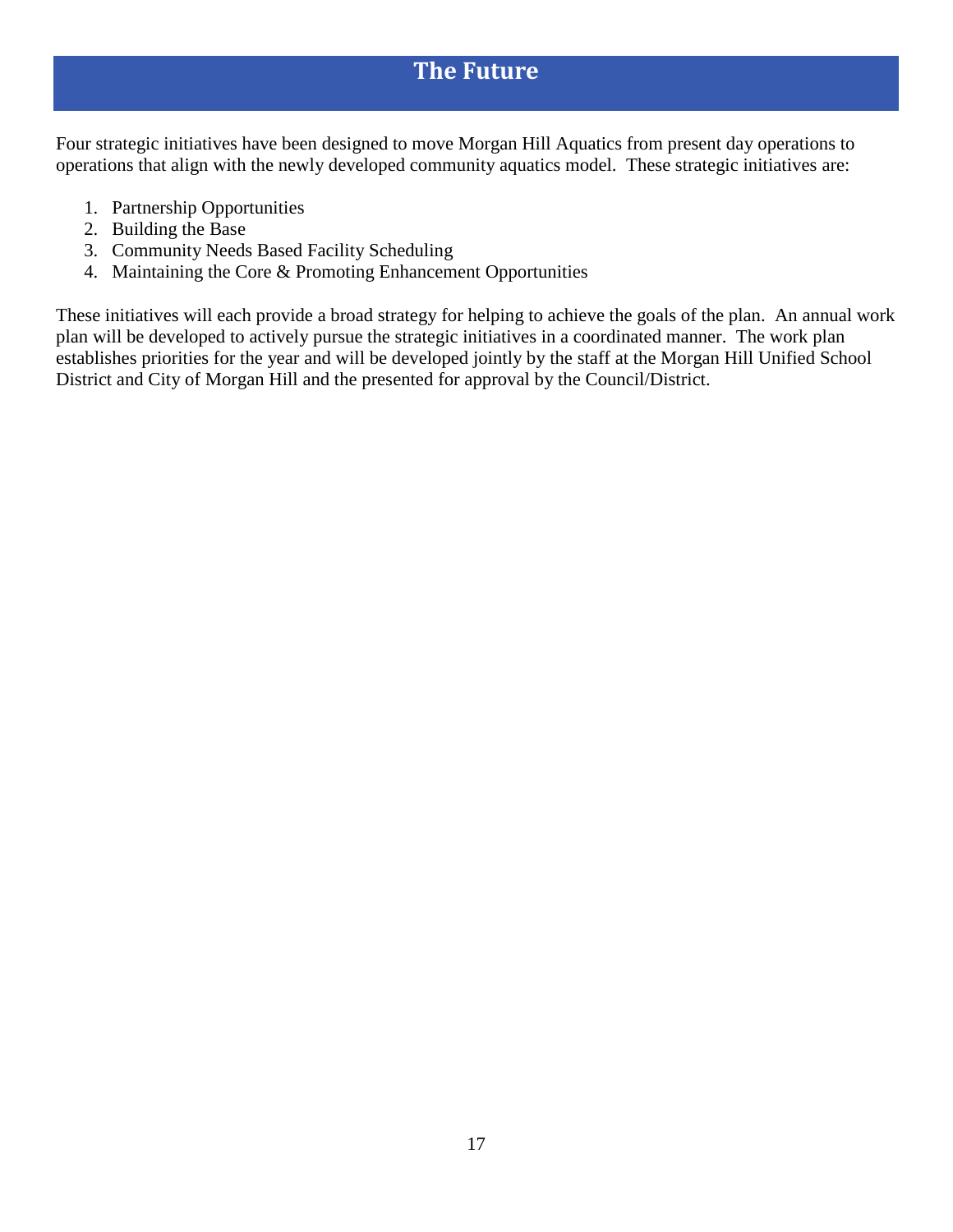# **MH AQUATICS**

### <span id="page-17-0"></span>**Strategic Initiative 1 Facility Operations Partnership Opportunities**

Most people recognize that successful and effective partnerships are beneficial on many levels. For the Morgan Hill community, an aquatics partnership between the City of Morgan Hill and the Morgan Hill Unified School District may result in both programmatic and financial benefits. By working in partnership to serve the community, the organizations may be able to leverage resources, reduce duplication, and decrease the amount of tax support for delivering aquatics services.

Potential Benefits:

- Enhanced Community Access
- Improved Facility Maintenance
- Increased Programming
- Cost Savings
- Revenue Generation

- Overall Management of Aquatics Facilities
	- o Scheduling
	- o Fees
	- o Marketing
	- o Programming
- Shared Staffing
	- o Maintenance
	- o Programs
	- o Scheduling
	- o Equipment
	- o Events
	- o Marketing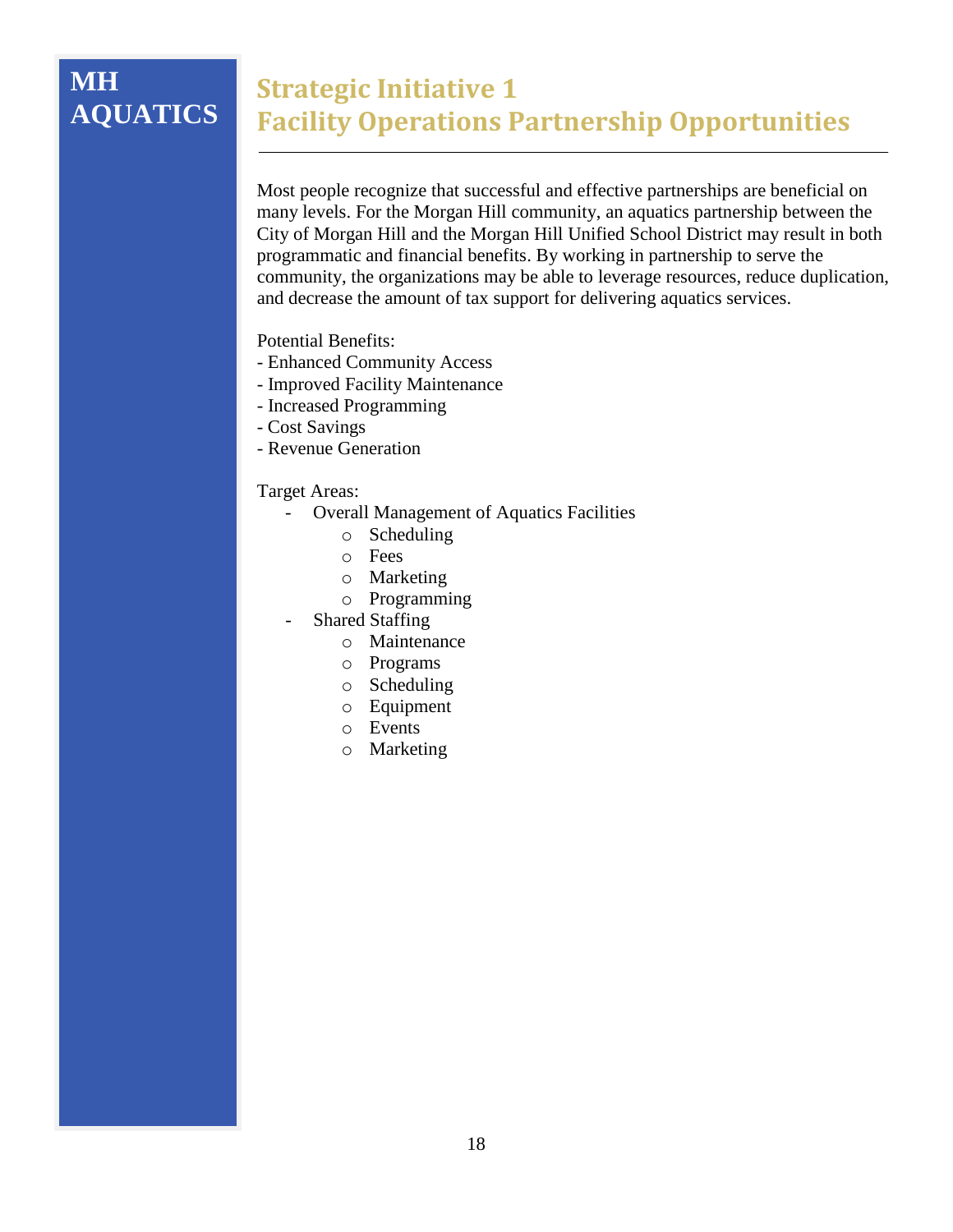#### **MH AQUATICS Strategic Initiative 2 Building the Base**

<span id="page-18-0"></span>"Building the Base" is the development of lifelong aquatics participants. The goal is to attract and retain community members to the diverse, yet interconnected, aquatics programs. As demonstrated by the program model, key relationships exist between program areas that are essential to creating a base of participants. Strategically, a strong participant base will lead to a successful, comprehensive, and sustainable aquatics community. Specifically, it is envisioned that youth will be able to seamlessly transition from participation in swim lessons, to high school swimming, and then to adult based programs. A coordinated approach for managing service delivery is the key to bringing the model to life.

Potential Benefits:

- Healthy Community
- Youth Development
- Water Safety Skills
- Attracting Diverse Users
- Family Activities
- Opportunities for Participation from All Skill Levels
- Revenue Generation

- Coordinated Management of Aquatics Development
	- o Program Areas:
		- **Swim Lessons** 
			- **Recreational Aquatics Programs**
			- Competitive Aquatics Programs
			- High School Aquatics Programs
			- Masters Swimming/Water Polo
	- o Marketing of Transition Areas
	- o Recreation Swim Participation
- Shared Values and Goals Throughout Entire Model
- Finding the Right People to Provide "Coordinated Management"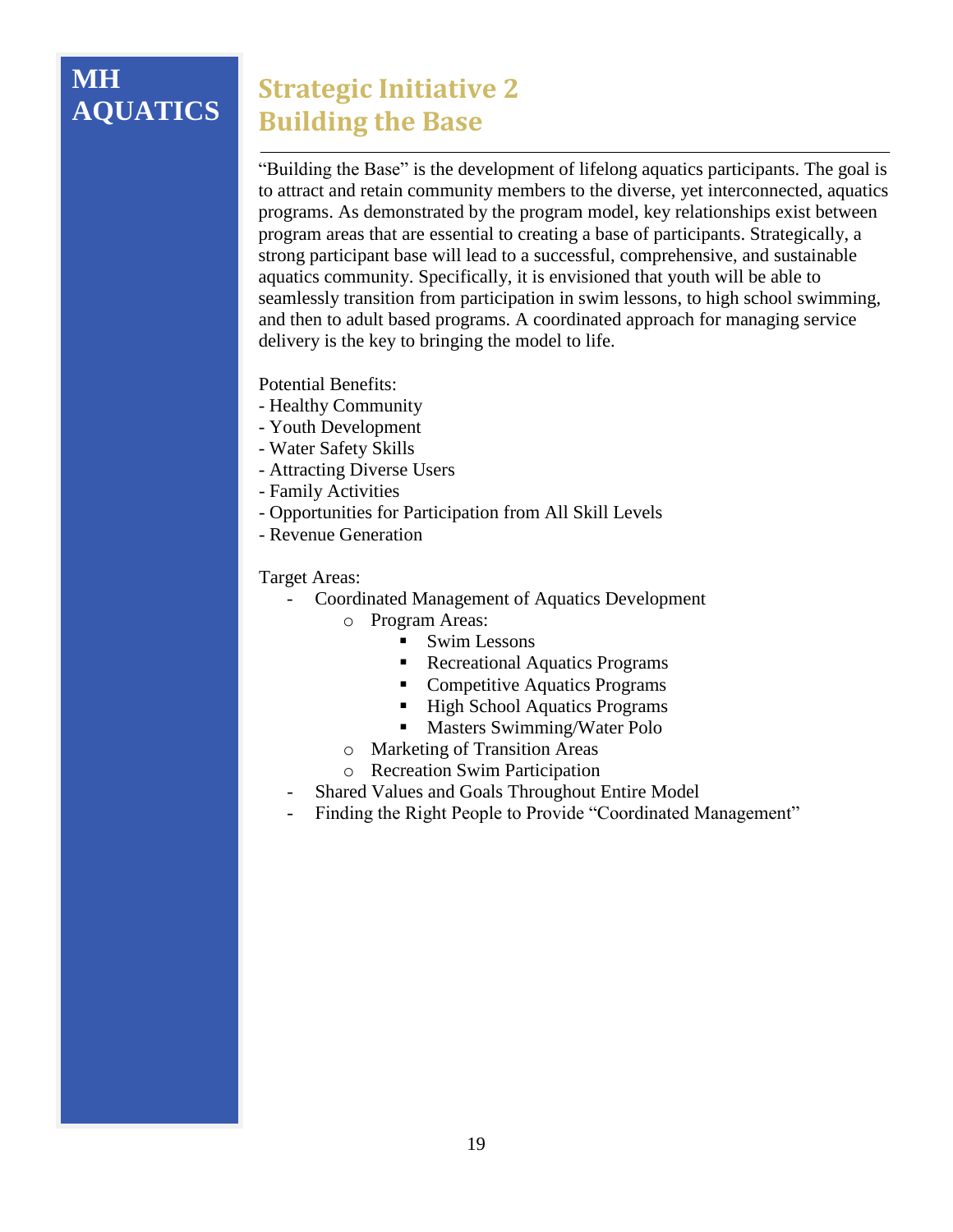# **MH AQUATICS**

# <span id="page-19-0"></span>**Strategic Initiative 3 Community Needs Based Facility Scheduling**

The City's and School's pools were all built to serve the same community. Scheduling the use of these facilities to satisfy the wants and needs of the community is the priority. Balancing cost-recovery with community need in this area is critical. Aquatics facilities are expensive to operate and underutilization of facilities is not a viable approach to sustain a high quality and diverse aquatics program. Utilizing a community wide approach to schedule facilities provides an opportunity to effectively coordinate use at the appropriate locations.

Potential Benefits:

- Increased Programming
- Cost Savings
- Reduction in Competition for Users
- Elimination of Duplicate Services

- Development of a System which has Shared or Common Control of Facilities
	- o Coordinated Scheduling
	- o Scheduling Timeframes
- Defining Most Appropriate Location for Various Uses
	- o Programs
	- o Rentals
	- o Swim Meets
- Define Overall Need for Pool Space at Various Times of The Year
- Understand Opportunities to Reduce Costs When Pools are Not Utilized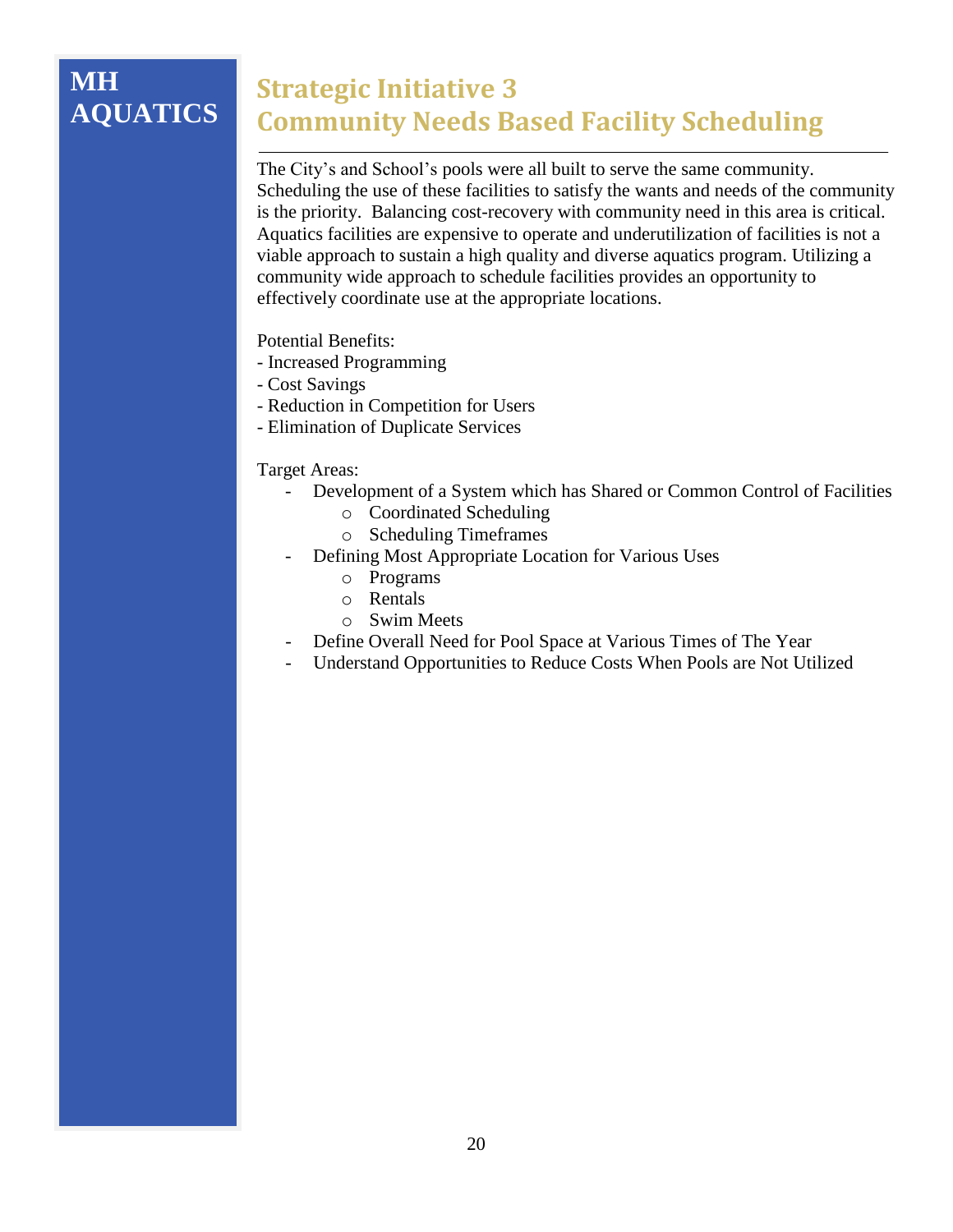# **MH AQUATICS**

# <span id="page-20-0"></span>**Strategic Initiative 4 Maintaining the Core & Promoting Enhancement Opportunities**

It is important to preserve the core areas of operation while trying to develop other service areas. Currently, there are individual program areas that are successful from both a participation and financial standpoint. Other areas underperform and could be enhanced. To realize the wide array of benefits of a comprehensive aquatics program, it is necessary to continually evaluate opportunities for maintaining and enhancing core services. Furthermore, to ensure that the community's significant investment in aquatics facilities is sustainable, effective and ongoing maintenance is essential.

Potential Benefits:

- Increased Economic Impact
- Cost Savings
- Increased Revenue

- Provide Quality Facility Maintenance to Aquatics Facilities
	- o Preventative Maintenance
	- o Immediate Repairs
- Maintain Competitive Aquatics Equipment
	- o Shared Opportunities
- Continue Key Programs
	- o Membership Model
	- o Recreation Swim
	- o Swim Lessons
- Program Enhancements
	- o Review Opportunities to Extend The Membership Model
	- o Attraction of Regional Swim Meets
	- o Improved Swim Lesson Instructions
	- o Additional Adult Program Opportunities